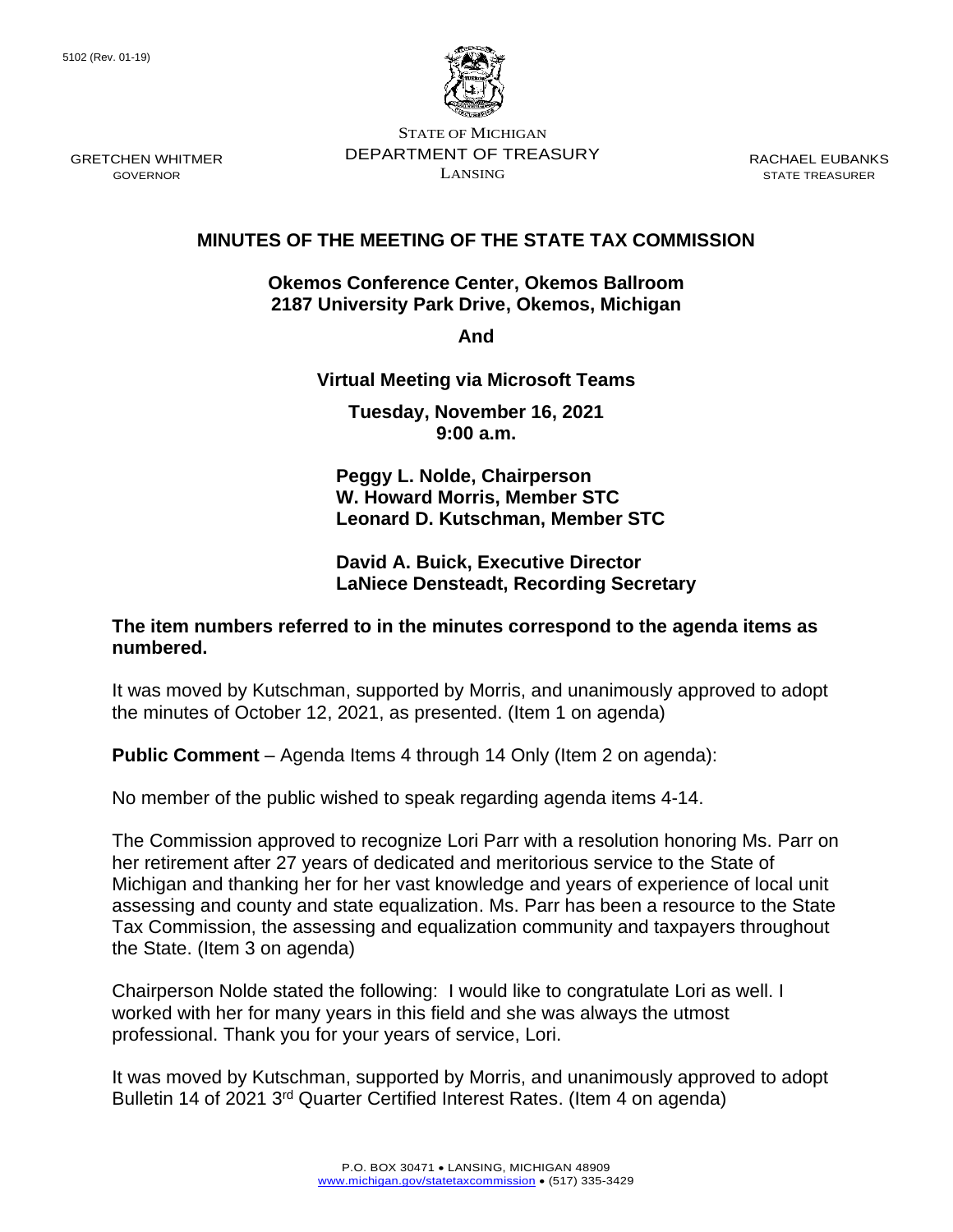It was moved by Morris, supported by Kutschman, and unanimously approved to adopt Bulletin 15 of 2021 Inflation Rate Multiplier for 2022. (Item 5 on agenda)

It was moved by Kutschman, supported by Morris, and unanimously approved to adopt Bulletin 16 of 2021 Interest Rates on MTT Judgments. (Item 6 on agenda)

It was moved by Morris, supported by Kutschman, and unanimously approved to adopt Bulletin 17 of 2021 Procedural Changes for 2022. (Item 7 on agenda)

It was moved by Kutschman, supported by Morris, and unanimously approved to adopt Bulletin 18 of 2021 Boards of Review for 2022. (Item 8 on agenda)

It was moved by Morris, supported by Kutschman, and unanimously approved to adopt Form 5762 – 2022 Solar Energy System Report. (Item 9 on agenda)

It was moved by Kutschman, supported by Morris, and unanimously approved to adopt the revision of Form 607 – Report of Assessment Roll Changes and Classification. (Item 10 on agenda)

It was moved by Morris, supported by Kutschman, and unanimously approved to adopt the revisions of the following 2022 Forms: (Item 11 on agenda)

Form 1019 – Notice of Assessment, Taxable Valuation, and Property **Classification** Form 3128 – Taxable Value Calculations Worksheet Form 4093 – Notice of Assessment, Taxable Valuation (including Leasehold Improvements) and Property Classification

It was moved by Kutschman, supported by Morris, and unanimously approved to adopt the Memorandum Regarding Multipliers for Valuation of Free-Standing Communication Towers. (Item 12 on agenda)

It was moved by Morris, supported by Kutschman, and unanimously approved to adopt the staff recommendations on the **Special Items Exemptions Agenda**. (Item 13 on agenda) [\(Special Items Exemptions Agenda Link\)](https://www.michigan.gov/documents/treasury/13_Exemptions_Special_Items_Agenda_740714_7.pdf)

It was moved by Kutschman, supported by Morris, and unanimously approved to adopt the staff recommendations on the **Exemptions Agenda**. (Item 14 on agenda) [\(Exemptions Agenda Link\)](https://www.michigan.gov/documents/treasury/14_Exemptions_Agenda_740715_7.pdf)

It was moved by Morris, supported by Kutschman, and unanimously approved to adopt the MCL 211.154 petitions on the **Concurrence Agenda**. (Item 15 on agenda) [\(Concurrence](https://www.michigan.gov/documents/treasury/15_Concurrence_Agenda_740716_7.pdf) Agenda Link)

At 9:10 a.m. the Commission approved to go into recess to await the 9:30 a.m. scheduled MCL 211.154 Non-Concurrence Agenda hearings.

State Tax Commission Meeting for November 16, 2021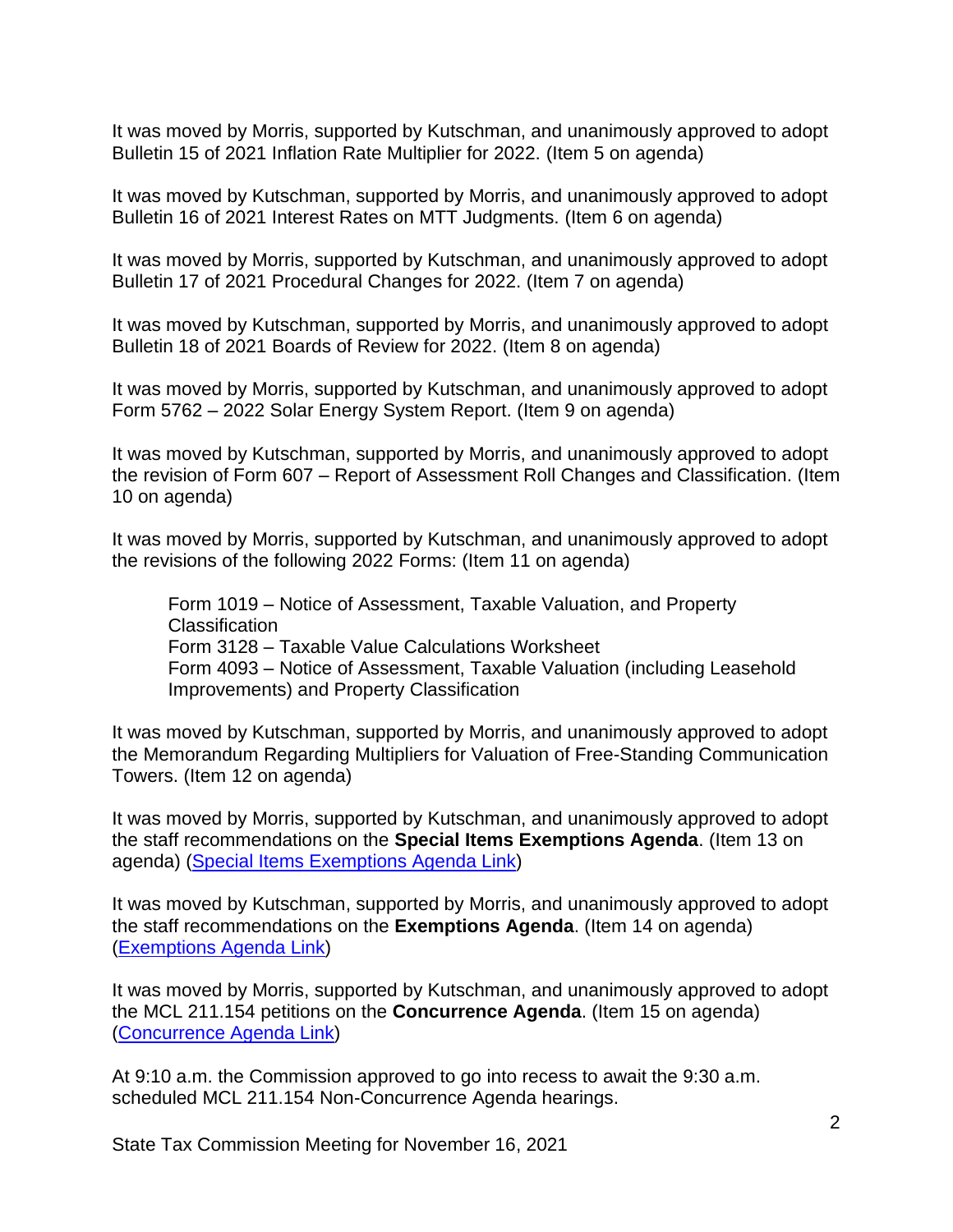The Commission came back into session at 9:30 a.m. for their scheduled MCL 211.154 Non-Concurrence Agenda hearings and the remaining items on their agenda.

It was moved by Kutschman, supported by Morris, and unanimously approved to adopt the staff recommendations on the MCL 211.154 **Non-Concurrence Agenda**. (Item 16 on agenda) [\(Non-Concurrence Agenda Link\)](https://www.michigan.gov/documents/treasury/16_NonConcurrence_Agenda_740717_7.pdf)

# **Public Comment** (Item 17 on agenda):

No member of the public wished to speak at public comment.

### **Other Items for Discussion** (Item 18 on agenda):

Commissioner Morris stated the following: It has been a pleasure and honor and truly a learning experience serving with Commissioner Kutschman since he was appointed to the State Tax Commission in March of 2017. His forty-five years of property tax experience in the public and private sector were unparallel for a State Tax Commission Commissioner. In a world of team sports a high compliment is stating that an individual player makes its teammates better players. Commissioner Kutschman embodies that statement. As my teammate as a State Tax Commissioner, he made me a much better Commissioner. Len, I thank you for your service and I will miss having you as my teammate.

Commissioner Kutschman stated the following: It has been an honor and a privilege to be able to serve in this capacity. When I retired from the law firm in 2017 it was a culmination of a forty-five-year career in assessment administration. I have had the opportunity to work with a lot of amazing people on both sides of property tax administration game and being able to spend almost the last five years here has truly been a privilege. Staff is amazing. LaNiece this place wouldn't function without you and Dave your leadership is unparallel. Being able to work with Howard has truly been an amazing effort and I have enjoyed every minute of it. Peggy it is an honor to have you as Chair of the Commission. I am grateful for all of that. This is a culmination of a career for me after fifty-three years. This has been a very rewarding way to put icing on the cake and I appreciate it. Thank you.

Chairperson Nolde stated the following: I would like to say something too. I have enjoyed working with you this last year and half be it TEAMS or whatever and we finally get to be in person. Having known you for years and worked with you for many years, your service has been appreciated and enjoy your retirement. Thank you again for all you have done.

Executive Director Buick stated the following: Congratulations on a great career.

Commissioner Kutschman stated the following: Sean I don't want to forget you either. Sean and I go quite a way back on opposite sides of the fence when I was doing tax appeal work. He was always a formidable adversary, and I am glad to see him here on the Commission staff.